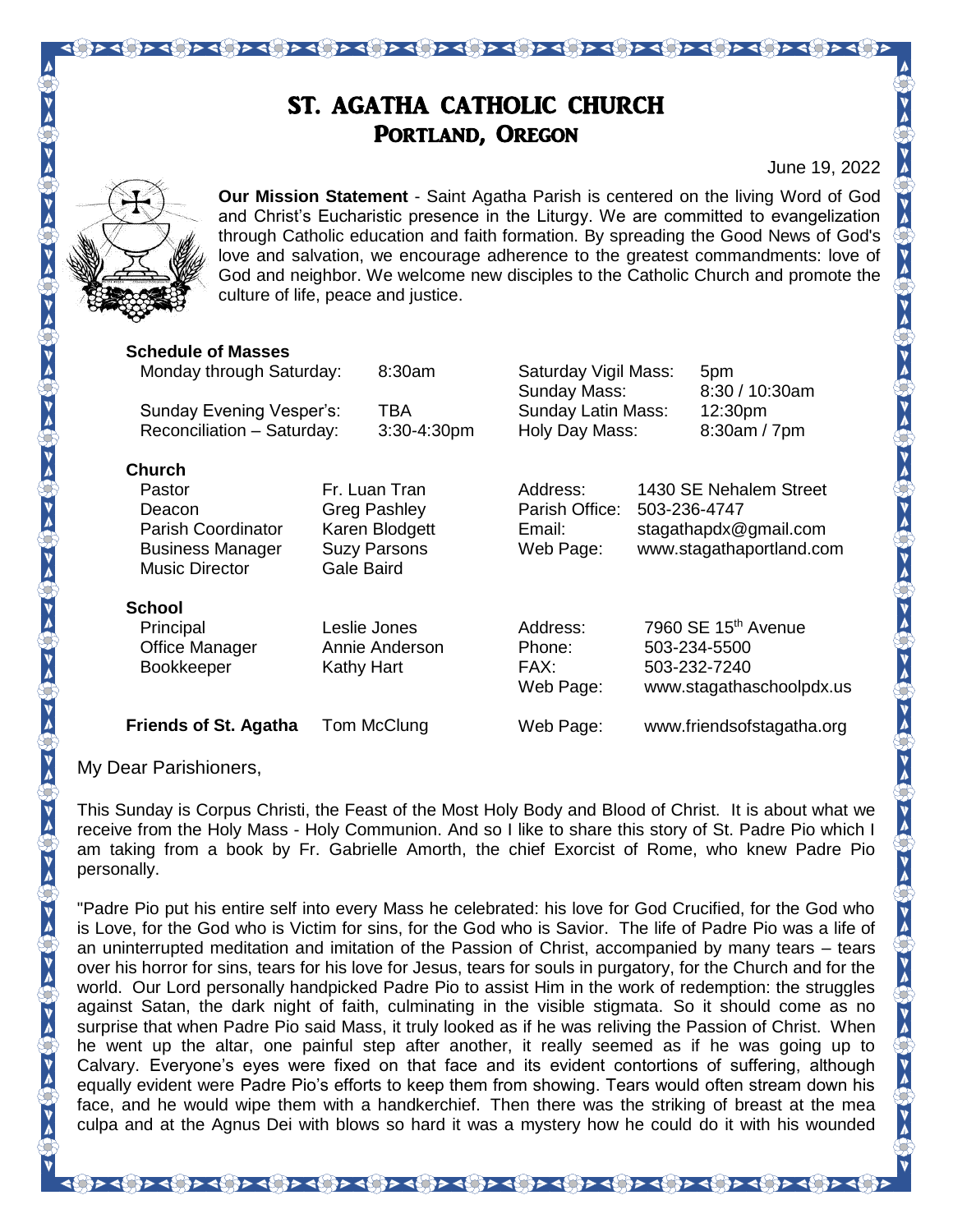hands; the prolonged kneeling that sometimes gave the impression that he could not get up; and the long pauses, with his eyes staring and shrouded with tears, when it seemed that he could not go on any more."

"People have called Padre Pio's Mass a supernatural spectacle. There was nothing theatrical about it. But why did people from all over the world come to such an uncomfortable place and at such an ungodly hour to attend that seemingly interminable Mass? And when it did come to an end, why would they want it to last even longer? There is no doubt that Padre Pio was reliving the Passion of Jesus. Many saints with stigmata relived the Passion during Holy weeks. But no one lived it at the Mass like Padre Pio."

"There was no special mystery in the Mass of Padre Pio; the true mystery, of which we understand so little, is the Mass itself! The Mass is a sacrifice. The Mass is the unbloody Sacrifice of the Cross. The Mass is the immolation of Jesus, who offers Himself to the Father as a victim for us and gives Himself to us as the food of eternal life. We try to express the truths of the Mass with words, but they are never adequate. The people at Padre Pio's Mass were really making an effort to understand the true meaning of the Mass. Many priests and lay people said that they came to understand the Mass better only after they had attended the Masses of Padre Pio."

"Asked to explain the holy Mass, Padre Pio replied, '*My children, how can I explain it to you? The Mass is infinite, like Jesus*.' And he added, '*The world could go on even without the sun, but it could not go on without the Mass*.' It has been known that people had come to his Masses out of curiosity, but they left crying like children. Men who did not believe, and during that sacrifice felt all their doubts disappear. So many people arrived at his Masses had been hardened against repentance, hardened against changing their ways, and during Mass suddenly felt moved in their souls to form the firm resolution to convert back to God. Many young men and women who, during the sacrifice, saw all of their uncertainties crumble and gave themselves entirely to God in the priestly or religious life."

"Every Mass was an agony for Padre Pio. But the graces came down like rain, and often they were extraordinary. There was no need for explanation: it was clear that this was truly a sacrifice, the sacrifice of Jesus, to which was united the sacrifice of the priest, with those present striving to take part in it also."

And so, on the Sunday of Corpus Christ, we thank God for the Mass. We thank God for St. Padre Pio who said, "*The world could go on even without the sun, but it could not go on without the Mass!"*

२ ५६ ३२ ५६ ३२ ५६ ३२ ५६ ३२ ५६ ३२ ५६ ३२ ५६ ३२ ५६ ३२ ५६ ३२ ५६ ३२ ५६ ३२ ५६

Fr. Luan

 $\frac{1}{2}$  a  $\frac{1}{2}$  a  $\frac{1}{2}$  a  $\frac{1}{2}$  a  $\frac{1}{2}$  a  $\frac{1}{2}$  a  $\frac{1}{2}$  a  $\frac{1}{2}$  a  $\frac{1}{2}$  a  $\frac{1}{2}$  a  $\frac{1}{2}$  a  $\frac{1}{2}$  a  $\frac{1}{2}$  a  $\frac{1}{2}$  a  $\frac{1}{2}$  a  $\frac{1}{2}$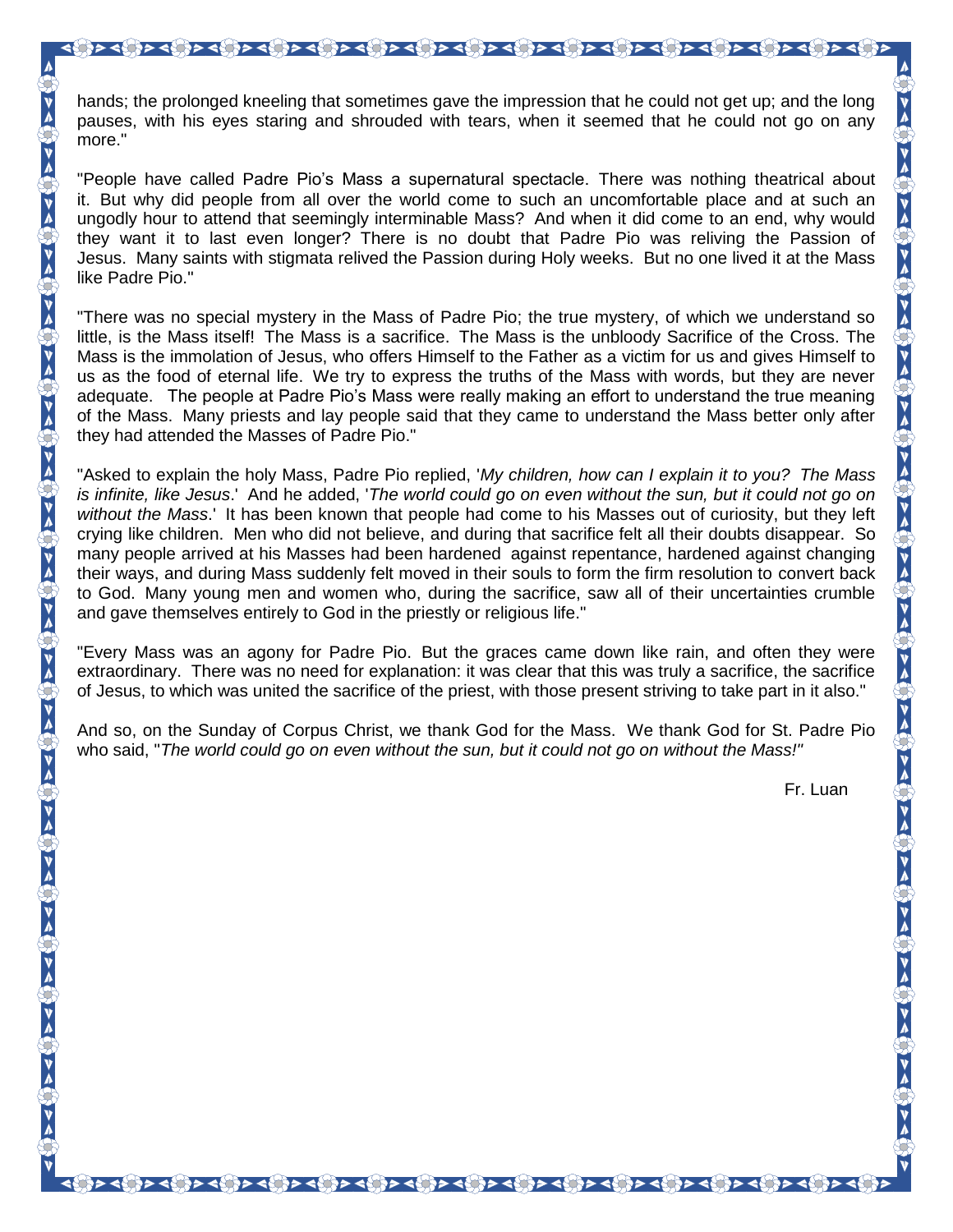# St. Agatha Catholic Church June 19, 2022

### Corpus Christi

Want to visit our **ADORATION CHAPEL** and you don't want to commit to an hour? Stop in anytime Monday through Friday 7am – 4pm, stay for as long or as little you'd like!

**COFFEE & DONUTS!** Join us on Sunday's after the 8:30 & 10:30 Masses for coffee, donuts and fellowship in the Parish Hall!

Join us in the church on Tuesday evenings at 7pm for **WEEKLY DEVOTIONS** to our Mother of Perpetual Help!

#### **SCRIPTURE READINGS**

June 26, 2022 First Reading: 1 Kings 19:16b, 19-21 Second Reading: Galatians 5:1, 13-18 Gospel Reading: Luke 9:51-62

#### **OFFERTORY COLLECTIONS**

June 5 \$ 5,272 12 \$ 4,691

THANK YOU for continuing to support your Parish! Please drop your donation off at the Parish Center, mail it, or sign up for online giving via our website www.stagathaportland.com

#### **LECTORS**

| June 25 |  |
|---------|--|
| June 26 |  |

5pm Ana Maria McClellan 8:30 Geri Adams 10:30 Pat Hainley

#### **ALTAR CARE**

June 22 – Tim & Mary Eivers July 6 – Helen Davalos, Kelly Petrin, Kurt Ziehlke July 20 – Vicki Altenhofen & Patti King

#### **KNIGHTS OF COLUMBUS** Information and membership questions visit www.kofc7388.org



#### **PARISH ACTIVITIES**

#### **JUNE**

- 19 Sunday Mass, 8:30 & 10:30am Church Coffee & Donuts begins at 9:30am – Hall Sunday Latin Mass, 12:30pm- Church
- 20 Weekday Mass, 8:30am Church Thrifty Cottage opens at 10am Karate, 6:30pm – Hall Gym
- 21 Weekday Mass, 8:30am Church Thrifty Cottage opens at 10am Judo, 1:30 & 6:30pm – Hall Gym Band Rehearsal, 6pm – Parish Hall Weekly Devotions, 7pm – Church
- 22 Weekday Mass, 8:30am Church Judo, 6:30pm – Hall Gym Communion & Liberation, 7pm – Parish Ctr Mom's Prayer Group, 8pm via Googlemeet
- 23 Men's Bible Study, 6:45am Parish Center Weekday Mass, 8:30am – Church Thrifty Cottage opens at 10am Judo, 1:30 & 6:30pm – Hall Gym
- 24 Weekday Mass, 8:30am Church Thrifty Cottage opens at 10am Judo, 5pm – Hall Gym
- 25 Weekday Mass, 8:30am Church Thrifty Cottage opens at 10am Judo, 10am – Church Weekly Reconciliation, 3:30pm – Church Saturday Vigil Mass, 5pm – Church
- 26 Sunday Mass, 8:30 & 10:30am Church Coffee & Donuts, 9:30am – Parish Hall Sunday Latin Mass, 12:30pm - Church

**HELP WANTED!!** Our Grounds Crew is shorthanded! Could you help once a month for 1- 2 hours? We especially need help with weeding, edging, and mowing! Questions? Contact Andy at 503-953-5336

**PRAYER GARDEN!** Have you seen our new Prayer Garden? It's located behind the Parish Center! Stop by and see the wonderful creation from our volunteers!

**CATHOLIC FRIENDSHIP GROUP** - Singles, ages 40-60. Topic: Living the Faith While Single and Catholic. Talk and discussion led by Fr. Joshua Clifton. Friday, July 22 at 7pm. Beverages and snacks provided. St. Birgitta Catholic Church 11820 NW St Helens Rd, Portland. **RSVP** to [CatholicFriendshipGroup@outlook.com.](mailto:CatholicFriendshipGroup@outlook.com)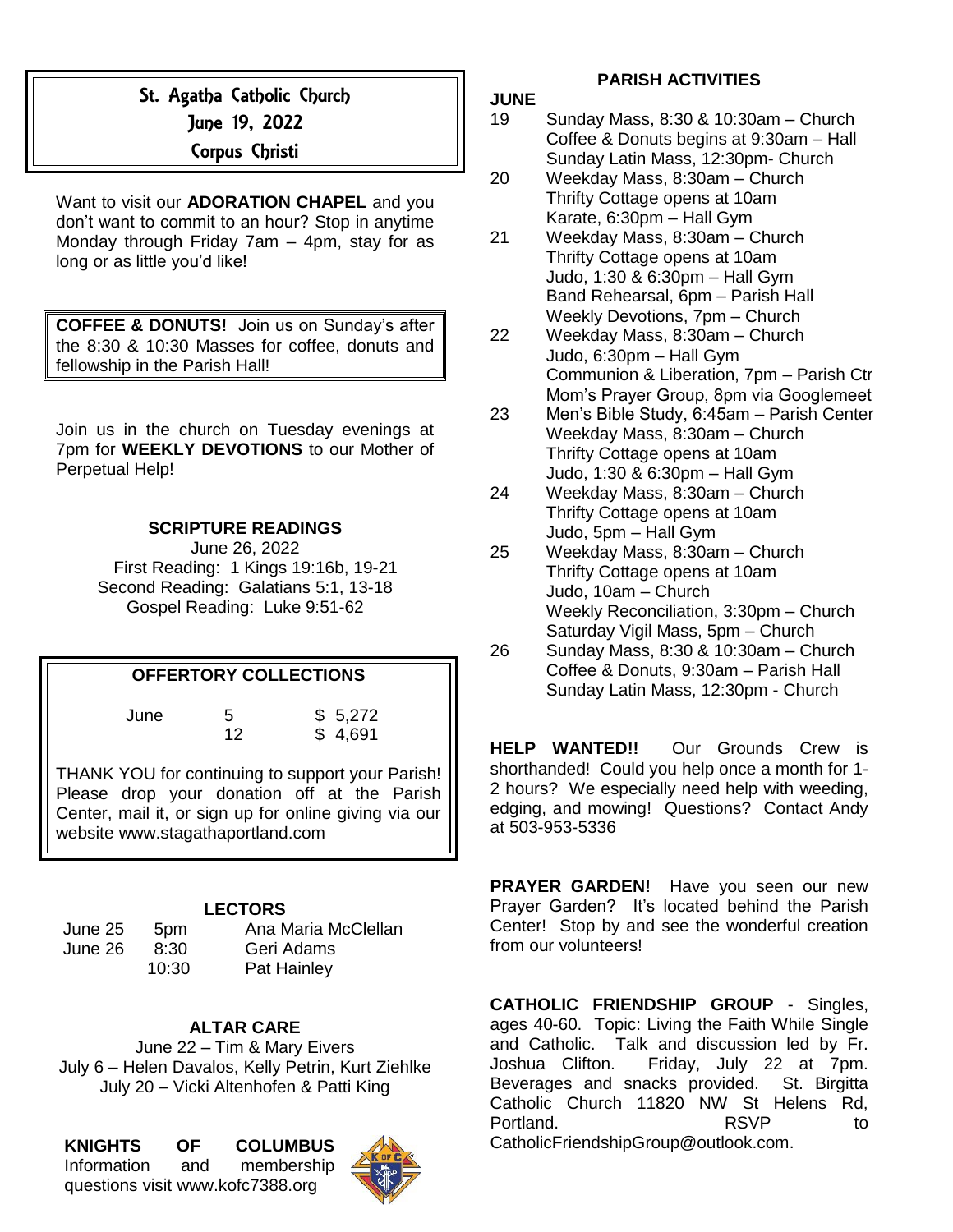#### **MASS INTENTIONS FOR THE WEEK**

| June 18 | <b>Saturday</b>                         |
|---------|-----------------------------------------|
| 8:30am  | Pastor's Intentions                     |
| 5pm     | J. M. Natar                             |
| 19      | Sunday                                  |
| 8:30am  | Deceased Members of the Class of 1963   |
| 10:30am | Missa pro Populo                        |
| 12:30pm | Pastor's Intentions                     |
| 20      | <b>Monday</b>                           |
| 8:30am  | †Patricia Wade                          |
| 21      | <b>Tuesday</b>                          |
| 8:30am  | Pastor's Intentions                     |
| 22      | Wednesday                               |
| 8:30am  | †Mary Hedger                            |
| 23      | <b>Thursday</b>                         |
| 8:30am  | Pastor's Intentions                     |
| 24      | Friday                                  |
| 8:30am  | Living & Deceased Altar Society Members |
| 25      | <b>Saturday</b>                         |
| 8:30am  | Pastor's Intentions                     |
| 5pm     | Missa pro Populo                        |
| 26      | <b>Sunday</b>                           |
| 8:30am  | <b>†Mark &amp; Alice Moothart</b>       |
| 10:30am | Cathy Howard                            |
| 12:30pm | Pastor's Intentions                     |

**WOMEN'S PRAYER GROUP** – Join us on the  $2<sup>nd</sup>$  and  $4<sup>th</sup>$  Wednesdays of the month from 8-9:30pm. We are meeting virtually via Googlemeet. If you are interested in joining us, email at Allison Williams at almurphyster@gmail.com.

**HELP WANTED!** The Society of St Vincent de Paul St Agatha Conference needs help picking up food during the day. If you are able to help, please contact Brant Blodgett (brantrb@yahoo.com or 503-880-1838). Requires lifting up to 20 lbs and walking stairs to our pantry and a vehicle.

**CYO/CAMP HOWARD** - Business Office Assistant position available at the CYO/Camp Howard Portland office. Full-time, Monday-Friday with flexibility. Experience with basic bookkeeping is a must. Abila MIP, ADP is a plus. Willingness to learn new software is an absolute. Contact Cathy Foy [cathyf@cyocamphoward.org](mailto:cathyf@cyocamphoward.org) to apply

.

**ST. VINCENT DE PAUL SOCIETY** – Today we celebrate the gift of the Body and Blood of Christ we hear Jesus ask his disciples, "Why do you not give them something to eat yourselves?" And he shows them how by the multiplication of the five loaves and two fishes. Today, as you donate to the Society of St. Vincent de Paul know that the multiplication of the loaves and fishes will happen again and the hungry will be fed.

The Society of St Vincent de Paul St Agatha Conference continue to help and serve our neighbors in need. Do you know of someone needing (food, rent or utility) assistance? We want to help! Please call the Society of St Vincent de Paul (503-235-8431) so that we can be a sign of God's love to the suffering and poor who live among us.

June suggested donation item: Financial help to assist with rising RENT and UTILITIES.

**RESPECT FOR LIFE** – Archbishop William Lori of Baltimore, the chair of the U.S. Catholic Bishop's prolife committee has urged continued and intensified prayer and fasting that the Supreme Court will overturn Roe v. Wade. This follows the recent leak of a draft opinion of the U.S. Supreme Court case *Dobbs v. Jackson Women's Health Organization,* concerning Mississippi's abortion law. "The leak related to the U.S. Supreme Court case reminds us of the urgent need for prayer and action at this pivotal moment in our country. As Catholics, we care about every unborn child and every mother. Our Church has consistently witnessed in word and deed that life begins at the moment of conception." He added that "we urge everyone to intensify their prayer and fasting that the final decision of the Court will bring about the reversal of Roe."

~ Catholic News Agency, 05/04/22

**THE WORD MADE FLESH** Following Baby Jesus in the Womb: 12 weeks after conception. Fine hair begins to grow on the baby's upper lip, chin and brow making his face more attractive. His expressions may now closely resemble those of his parents. The baby now swallows and responds to skin stimulation. The baby has become much more active but mom may not feel anything yet. Baby's approximate due date; December 25, 2022.